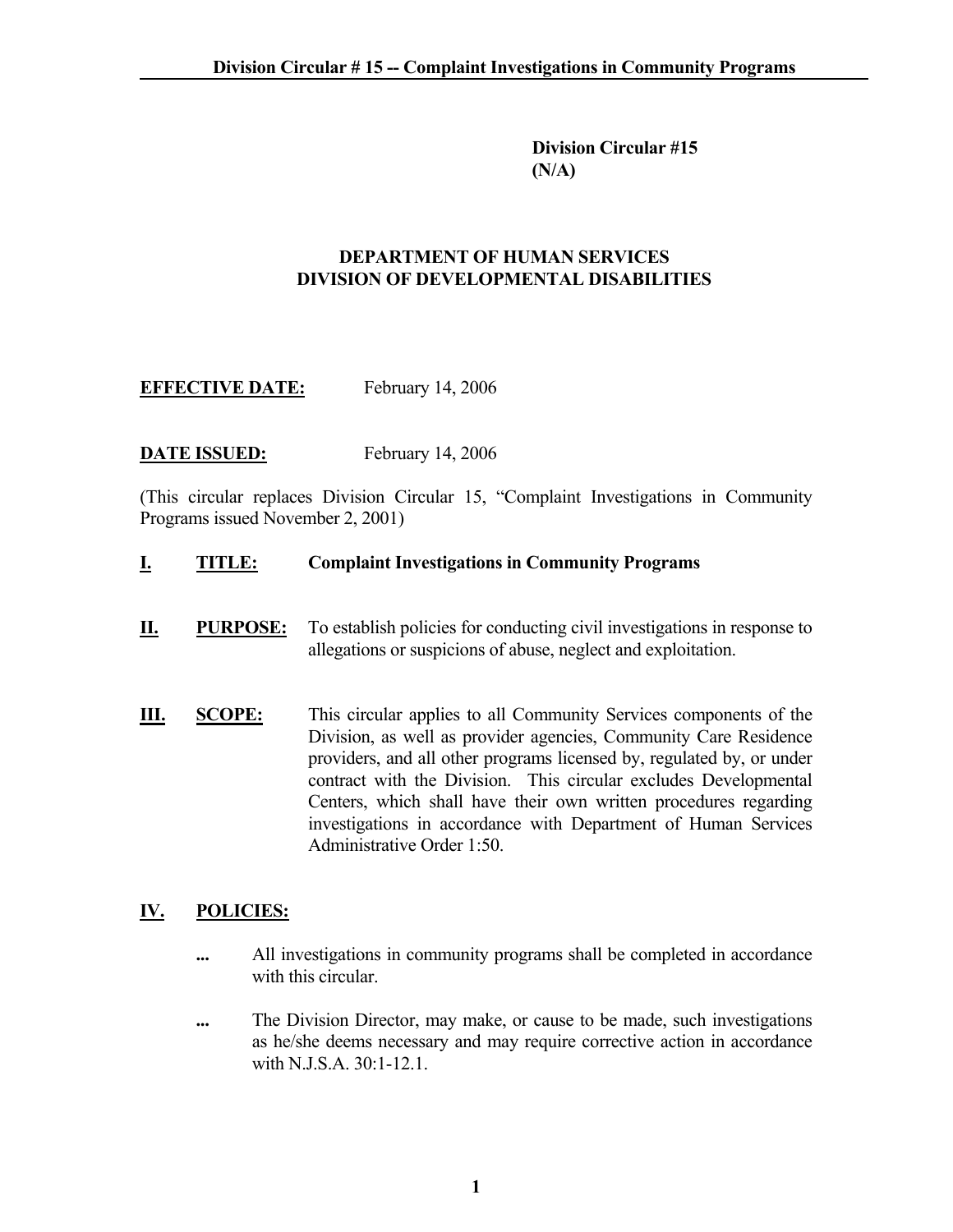- **...** Individuals with developmental disabilities receiving services from the Division are entitled to protective services in accordance with N.J.S.A. 30:6D-3b.
- **...** It is the responsibility of all employees of the Division, employees of agencies under contract with or licensed by the Division, and Community Care Residence providers to cooperate with an investigation. Failure to cooperate or to knowingly provide false information during an investigation may result in corrective action.
- **...** It is the responsibility of all employees of the Division, in accordance with Administrative Order 3:02, to cooperate fully with law enforcement authorities that investigate or prosecute suspected criminal violations.
- **...** During the course of an investigation, representatives of the Division, as agents of the Commissioner, have the authority to visit and inspect all regulated and contracted facilities, at any time and as often as may be necessary, as well as the authority to examine all records, books and accounts kept by contracted providers in accordance with N.J.S.A. 30:1-14 and 30:1- 15.
- **...** Reports of investigations and information gathered during an investigation (including provider agency documents) are not considered to be public information and as such shall be maintained as confidential records. Investigation reports shall not be maintained as part of the client record, but shall be considered agency records as defined in N.J.A.C. 10:41-2 (Division Circular #30).
- **…** Components of the Division other than the Special Response Unit shall not conduct investigations of abuse, neglect or exploitation unless otherwise instructed or advised to do so by the Director, Deputy Director, or SRU Chief.
- **…** Incidents reported to the Division that have occurred more than two years prior to the date of the initial report will be investigated at the discretion of the SRU Chief.
- **…** Incidents reported to the Division that have occurred more than two (2) years prior to the date of the initial report shall be investigated at the discretion of the Chief, Special Response Unit.
- **…** Unexpected deaths, injuries and losses must be investigated as possible abuse, neglect or exploitation.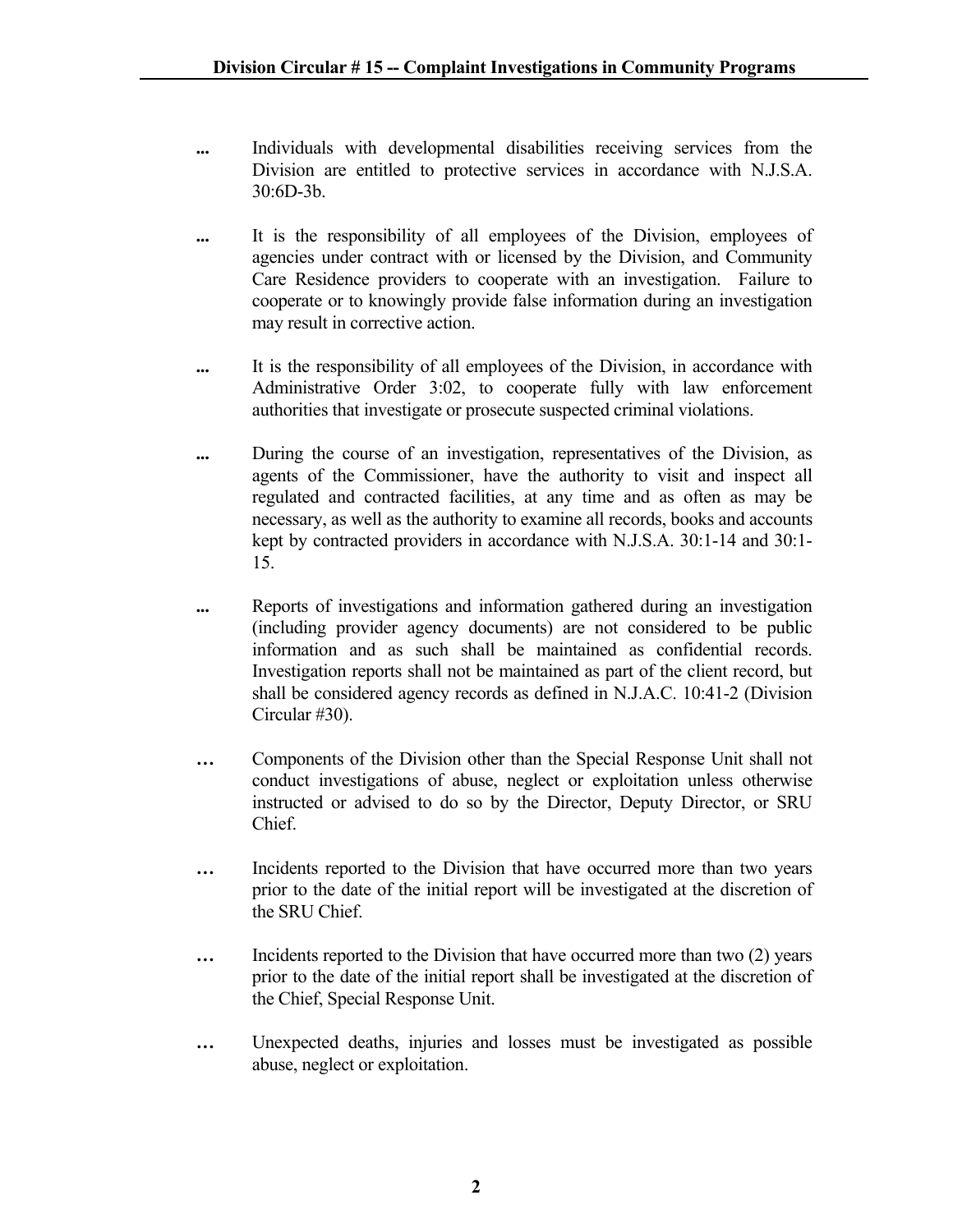### **V. GENERAL STANDARDS:**

**A.** Definitions - for the purpose of this circular, the following terms shall have the meaning defined herein:

**Abuse** -- refer to Division Circular #14.

**Bureau of Guardianship Services (BGS)** -- refer to Division Circular #7.

**Client Record** -- refer to Division Circular #30.

**Community Care Residence Provider** -- means that person who is licensed and regulated according to N.J.A.C. 10:44B to operate a community residence for individuals with developmental disabilities.

**Community Residence for Persons with Head Injuries** means a community residential facility licensed pursuant to P.L. 1977 C. 448 (c. 30:11B-1 et seq.) providing food, shelter and personal guidance and/or training under such supervision as required to not more than fifteen (15) persons with head injuries who require assistance, temporarily or permanently, in order to live in the community, and shall include but not be limited to: group homes, halfway houses, supervised apartment living and hostels. Such a residence shall not be considered a health care facility within the meaning of the "Health Care Facilities Planning Act", P.L. 1971, c. 136 (c:26:2H-1 et seq.).

**Community Services** -- means that component of the Division that provides intake, case management, placement and support services to individuals who reside or work in community settings.

**Corrective Action** -- means those measures that are intended to reduce the likelihood that the incident will recur or to remediate a deficient condition. Such actions include but are not limited to: removal of an individual receiving services or staff from a program; assignment of additional staff to a residence, installation of additional fire safety devices, staff training; improvements in the physical plant; revision of operating procedures; contractual sanctions; imposition of a negative licensing action (suspension or revocation of a license) submission of a plan of correction; and disciplinary action.

**Critical Incident Management Unit (CIMU)** -- means a unit in DHS that reviews investigation reports submitted by provider agencies.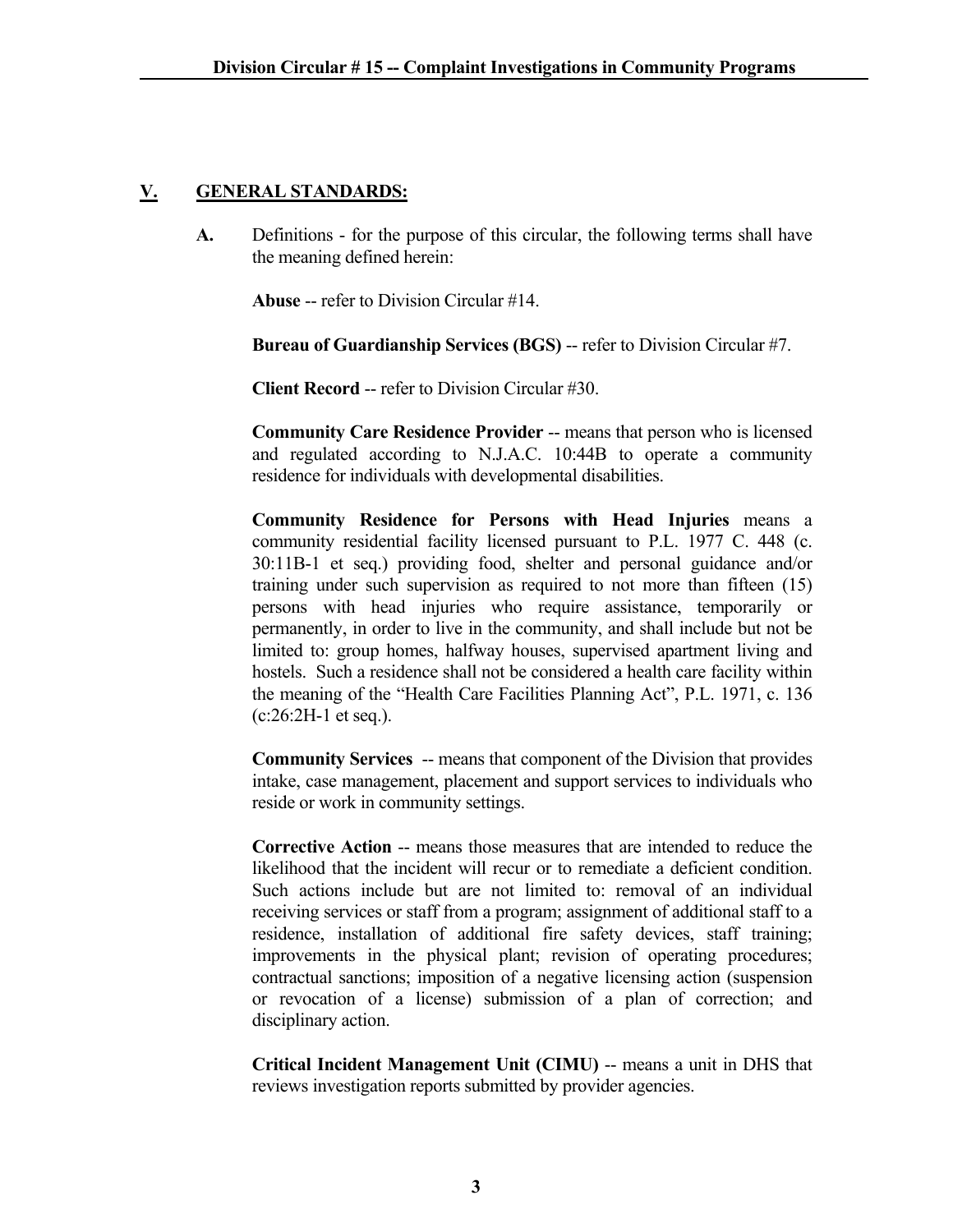**Deputy Director** -- means the Chief Assistant to the Division Director.

**Division Component** -- means the Regional Assistant Director's office (RAD), regional offices, bureaus, or units of the Division of Developmental Disabilities.

**Exploitation** -- refer to Division Circular #14.

 **Follow-Up Action** -- means those measures taken in response to an unusual incident report or investigation. Such actions include, but are not limited to: autopsy; clinical treatment interventions; interdisciplinary team review; investigation/further investigation; medical treatment; policy/procedure change; referral to Adult Protective Services, DYFS or the Ombudsman; referral to law enforcement; referral to specific Division components (OLI, SRU, Community Services, or Central Office Administration); those measures as described in the definition of **Corrective Action** in this subsection.

**Guardian** -- refer to Division Circular #6.

**Illegal Contraband** -- means prohibited items, the possession of which constitutes a violation of criminal law, such as non-prescription controlled dangerous substances, unregistered or unsecured firearms, and stolen property.

**Imminent Peril** -- means a situation that could reasonably be expected to cause a serious risk to the health, safety, or welfare of an individual receiving services or of another person in the current living arrangement or day program. Imminent peril does not exist if the Division can provide supports within the living arrangement or day program that eliminate serious risk.

**Investigation** -- means the systematic inquiry into the factors that contributed to an incident, allegation or complaint. An investigation may range from a brief examination of records and statements to a comprehensive set of interviews and the collection and analysis of all pertinent evidence.

**Investigative Conclusion** -- means one of the five standard conclusions that may be reached in an investigation report:

1. Unfounded -- no incident occurred or the allegation is found to be inherently improbable or admittedly false; there is no credible evidence that the allegation is true.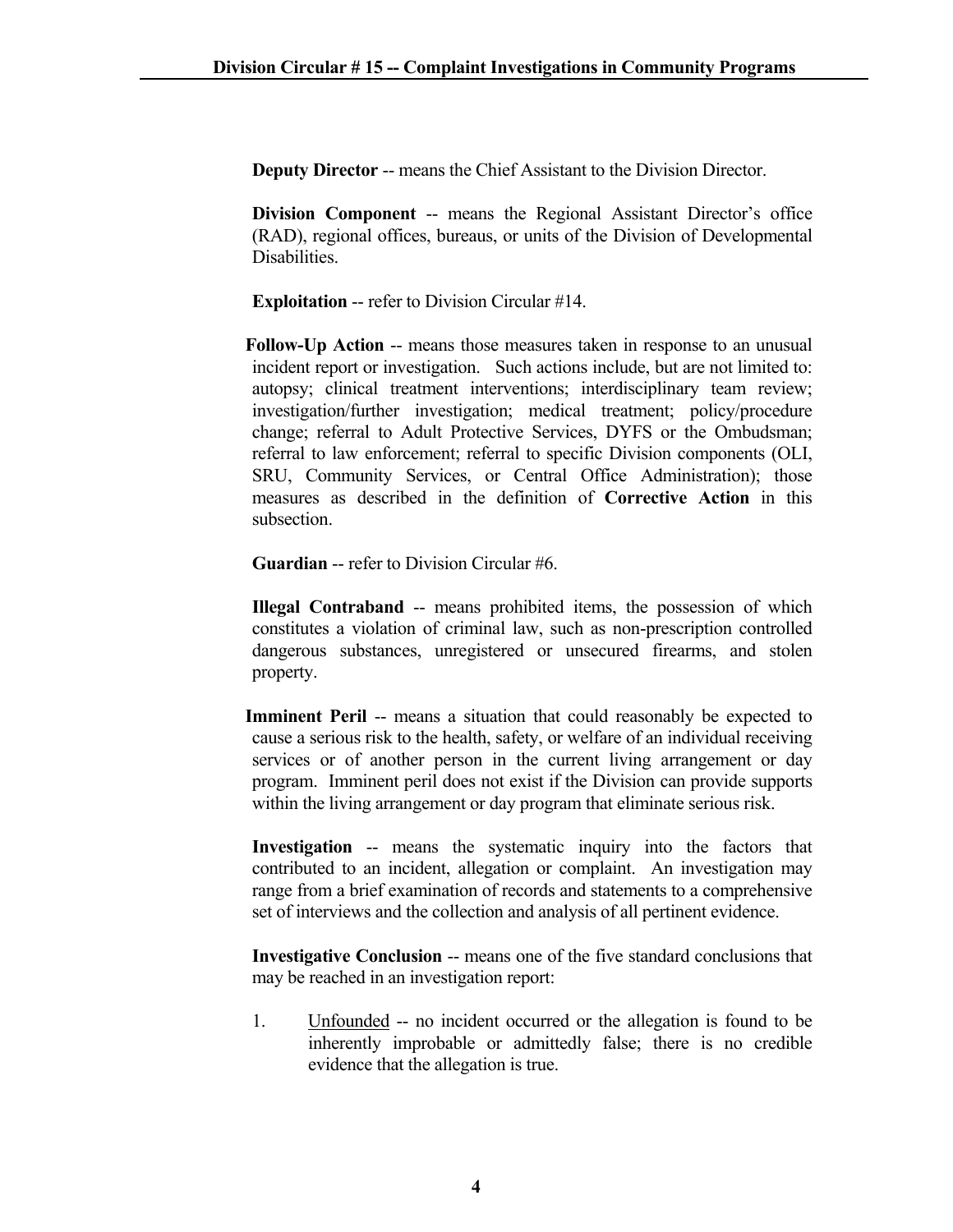- 2. Unsubstantiated -- there is less than a preponderance of evidence that an allegation is true; there are no related factors that justify reason for concern or follow-up action.
- 3. Unsubstantiated with Concerns -- there is less than a preponderance of evidence that an allegation is true but other related factors justify reason for concern and follow-up action.
- 4. Substantiated with Mitigating Factors -- there is a preponderance of evidence that an allegation is true but factors are evident which significantly decrease the culpability of the responsible individual(s).
- 5. Substantiated -- there is a preponderance of evidence that an allegation is true without mitigating factors.

Law Enforcement Agency -- means an agency responsible for investigating and prosecuting violations of the New Jersey Criminal Code or Federal Criminal Statutes. Such agencies include municipal police departments, state police, county prosecutors, county medical examiners, the N.J. Division of Criminal Justice, and the Federal Bureau of Investigation.

**Neglect** -- refer to Division Circular #14.

### **Office of Licensing and Inspections (OLI)** -- refer to Division Circular #14.

**Plan of Correction** -- means the document a provider agency submits in response to the results of a Division investigation that outlines the corrective action to be taken.

**Preponderance of Evidence --** means that there is evidence sufficient to generate a belief that the conclusion advanced is likely and more probable than not. It is the greater weight of credible evidence (at least 51%), a tipping of the scales. A preponderance of evidence does not necessarily mean the largest amount of data or the largest number of witnesses. The focus is on the quality of the evidence.

**Preservation of Evidence** -- means those measures that are intended to ensure that pertinent evidence is secured as soon as possible. Examples include but are not limited to: identifying, securing, and safeguarding physical evidence, such as records, receipts, reports, photographs, audiotapes, videotapes and objects used for physical punishment and restraint; as well as documenting physical injuries through the use of physical examinations, photographs or videotapes.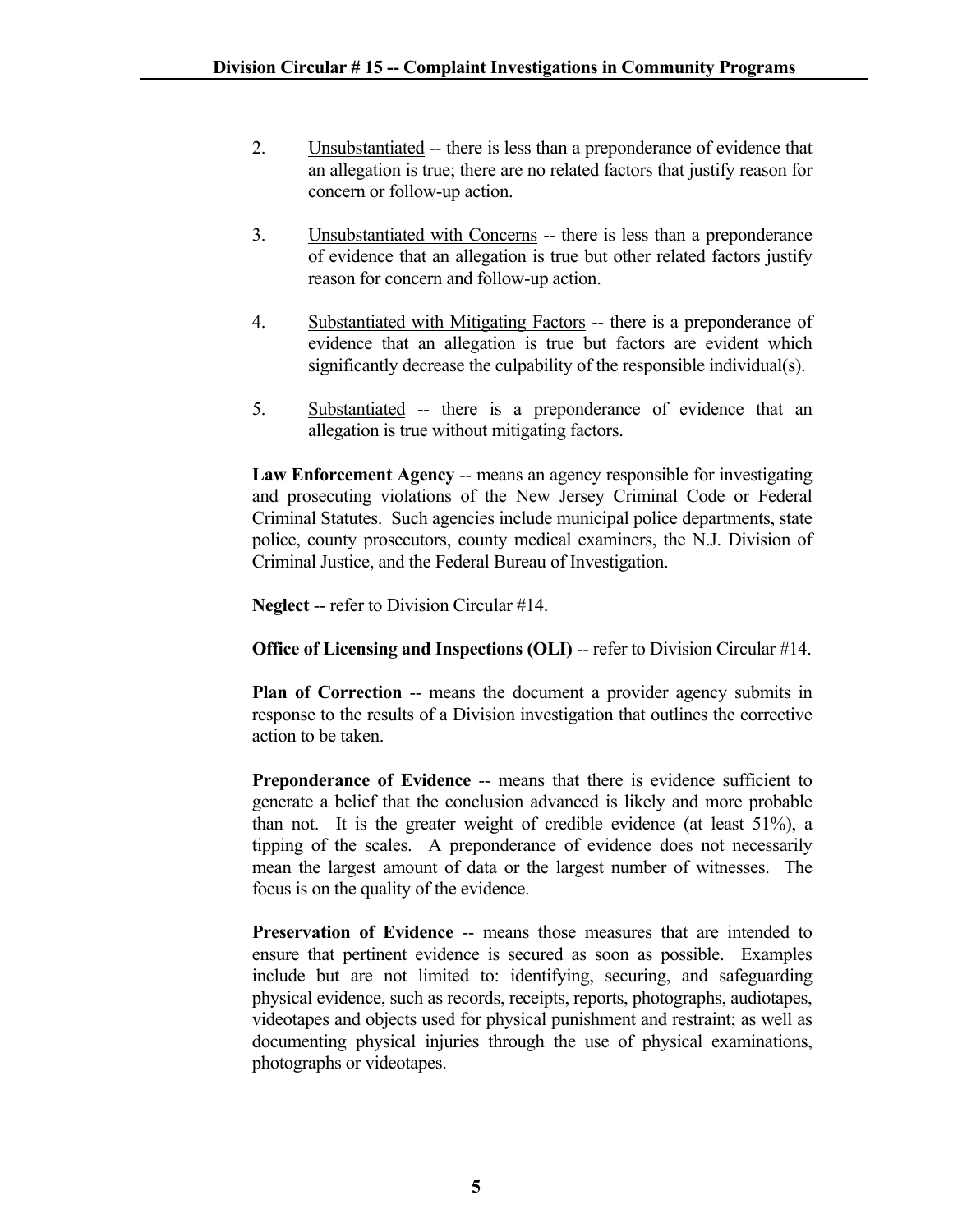**Protective Services** -- means remedial action taken to assure the health, safety, and welfare of individuals receiving services. Examples of protective services include but are not limited to: providing immediate medical attention to address injury, rape, or other health related needs; removing or relocating individuals from situations of imminent peril; removing or relocating staff to eliminate the possibility of further mistreatment of individuals receiving services; the provision of additional or different staff to the residence; as well as contacting law enforcement officials to respond to incidents of a criminal nature.

**Provider Agency** -- means an organization which is licensed, regulated and/or contracted to operate community residences in accordance with N.J.A.C. 10:44A, 10:47 and/or other community programs.

**Regional Administrator** -- means an employee of the Division with administrative authority over community programs within a specific geographic region of the State.

**Regional Assistant Director (RAD) -- means an employee of the Division** with administrative authority over community programs and institutions within a specific geographic region of the State.

**Sexual Contact** -- as defined in the NJ Criminal Code (NJSA 2C:14-1), means an intentional touching by the victim or actor [perpetrator], either directly or through clothing, of the victim's or actor's intimate parts for the purpose of degrading or humiliating the victim or sexually arousing or sexually gratifying the actor. Sexual contact of the actor with himself must be in view of the victim whom the actor knows to be present.

**Sexual Penetration** -- as defined in the NJ Criminal Code (NJSA 2C:14- 1), means vaginal intercourse, cunnilingus, fellatio or anal intercourse between persons or insertion of the hand, finger or object into the anus or vagina either by the actor [perpetrator] or upon the actor's instruction. The depth of insertion shall not be relevant as to the question of commission of the crime.

**Special Response Unit (SRU) -- means that component of the Division** responsible for investigating and monitoring unusual incidents, involving allegations of abuse, neglect or exploitation in community programs licensed, contracted or regulated by the Division.

**Systemic Issue** -- means a pattern of incidents, allegations or practices that are indicative of an operational deficiency within an organization including, but not limited to, licensing, contractual, and/or rights violations.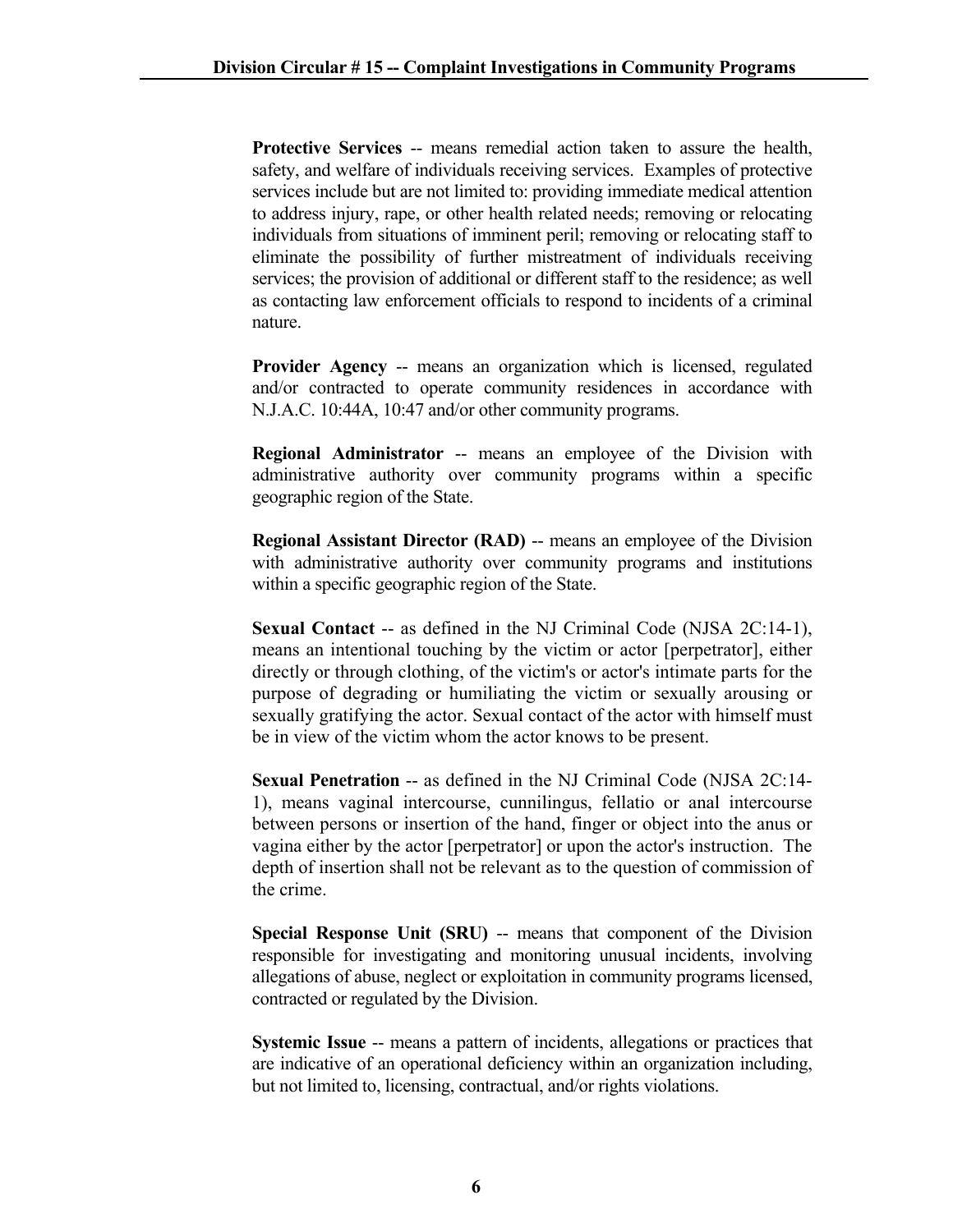**Unusual Incident** -- refer to Division Circular #14.

**Unusual Incident Report (UIR) Coordinator** -- refer to Division Circular #14.

- **B.** An allegation or suspicion of abuse, neglect or exploitation may be reported from any source (anonymous or known). A Division representative or provider agency employee shall then report the allegation or suspicion as an Unusual Incident Report in accordance with Division Circular #14.
- **C.** All allegations or suspicions of abuse, neglect or exploitation shall be considered to be unproven unless the matter is substantiated by a preponderance of the evidence following a proper investigation.
- **D.** All appropriate and involved contracted providers, Division components, and individuals receiving services or legal guardians shall be notified that an investigation has been initiated unless the Chief, SRU, decides that such notification would compromise the integrity of the investigation.
- **E.** Provider agencies shall immediately initiate independent, internal investigations until otherwise instructed by the SRU or a party empowered by statute to investigate (law enforcement, DYFS, Adult Protective Services). However, this does not relieve provider agencies of the responsibility to report incidents under investigation to the Division in accordance with Division Circular #14.
	- 1. Provider agencies shall have internal procedures for conducting investigations that are consistent with the standards and procedures established in this circular. The procedures shall be included in the agency's Policy and Procedure Manual as required at N.J.A.C.  $10:44A - 2.2$  (b).
	- 2. Provider agencies shall ensure that investigations are conducted by staff who are impartial and not directly involved in the incident under investigation or with the staff to be interviewed. If the provider agency is unable to comply with this requirement, the provider agency shall advise the Chief, SRU immediately.
	- 3. Provider agencies may collaborate with the SRU to conduct investigations.
	- 4. Provider agencies' internal investigation reports shall be forwarded to the SRU and respective Community Services Regional Office.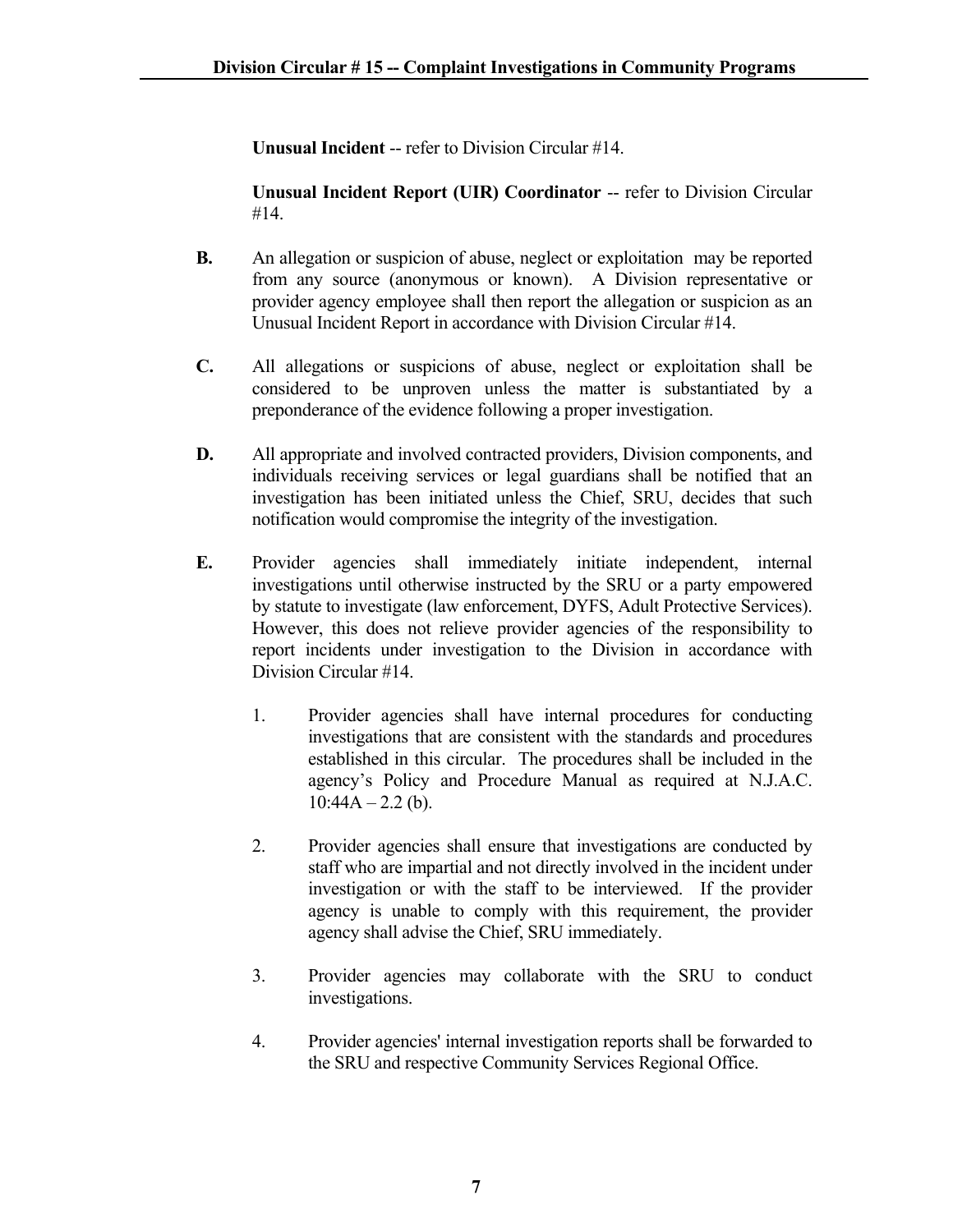- **F.** The Division Director, Deputy Director and SRU Chief reserve the right to initiate an investigation at any time.
- **G.** If a suspected violation of the N.J. Code of Criminal Justice is identified during the course of an administrative investigation, the matter shall be promptly reported to the appropriate law enforcement agency in accordance with Section VI, K. of this Circular. The civil investigation of an incident shall not interfere with the criminal investigation. At the official request of a law enforcement agency, a civil investigation may be suspended. *Referrals to law enforcement agencies are not to be predicated upon a decision to file charges.*
- **H.** A request to suspend an investigation received from another agency empowered by statute to investigate abuse, neglect and exploitation, (e.g. N.J. Division of Youth and Family Services, Adult Protective Services, N.J. Office of the Ombudsman) shall be considered on a case by case basis by the SRU Chief and the Executive Director of a provider agency.
- **I.** The civil standard of a preponderance of evidence shall be used to determine whether an allegation is substantiated.
- **J.** Investigative findings that pertain to the Division shall be forwarded by the SRU Chief to the appropriate administrator and, when applicable, to the Division Director. Such findings shall be considered confidential agency records in accordance with N.J.A.C. 10:41.

# **VI. PROCEDURES:**

### **A. Determination of Investigative Jurisdiction**

- 1. The SRU Chief shall determine whether the SRU will investigate, review or monitor incidents.
- 2. For programs licensed under N.J.A.C. 10:44B, Community Care Residences, the SRU shall directly investigate incidents involving abuse, neglect or exploitation.
- 3. For programs licensed under N.J.A.C. 10:44A, Community Residences for the Developmentally Disabled, provider agencies shall initiate an investigation upon the report of an unusual incident. The Chief, SRU, shall decide whether to investigate, review or monitor the investigation.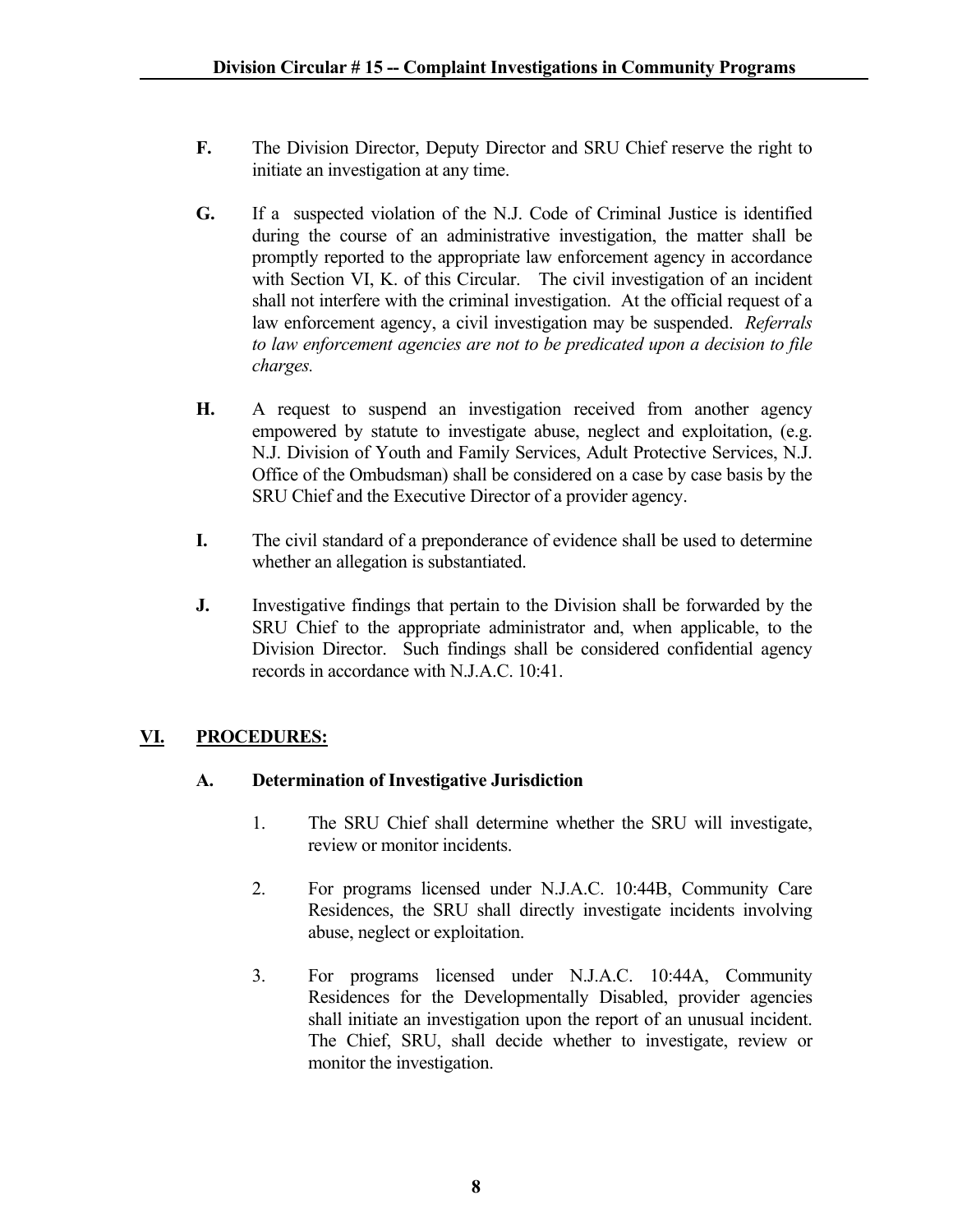- a. The SRU Chief may elect to initiate a parallel investigation involving a provider agency before the completion of that agency's internal investigation.
- b. The SRU may assist and collaborate with an agency's investigation, as needed and available.
- 4. The SRU shall review agency investigation reports. Upon review of a final investigation report completed by a provider agency, the SRU Chief or designee may elect to initiate a subsequent investigation.
- 5. Division personnel and provider agency employees shall promptly make referrals to other governmental agencies (e.g. DYFS, Adult Protective Services, Ombudsman) empowered to investigate abuse, neglect and exploitation as needed.
- 6. When more than one provider is involved in the incident, the Chief, SRU shall coordinate the investigation.

### **B. Protective Services**

- 1. Community Services or provider agency personnel are responsible for assessing risk to individuals receiving services and implementing protective services immediately following an incident, even if another party assumes jurisdiction for the investigation. Protective service actions must be documented in the client record.
- 2. The RAD Office, SRU, OLI and/or Regional Office shall review the initial protective services implemented by a provider agency or Community Care Residence provider and may recommend additional protective services.
- 3. When the party conducting the investigation identifies the need for additional protective services, that party shall be responsible for prompt referral to ensure such services.

### **C. Preservation of Evidence**

1. The party conducting the investigation shall ensure that all pertinent evidence is preserved when possible. The SRU may ask another Division component, a provider agency, or Community Care Residence provider to preserve evidence immediately following an incident.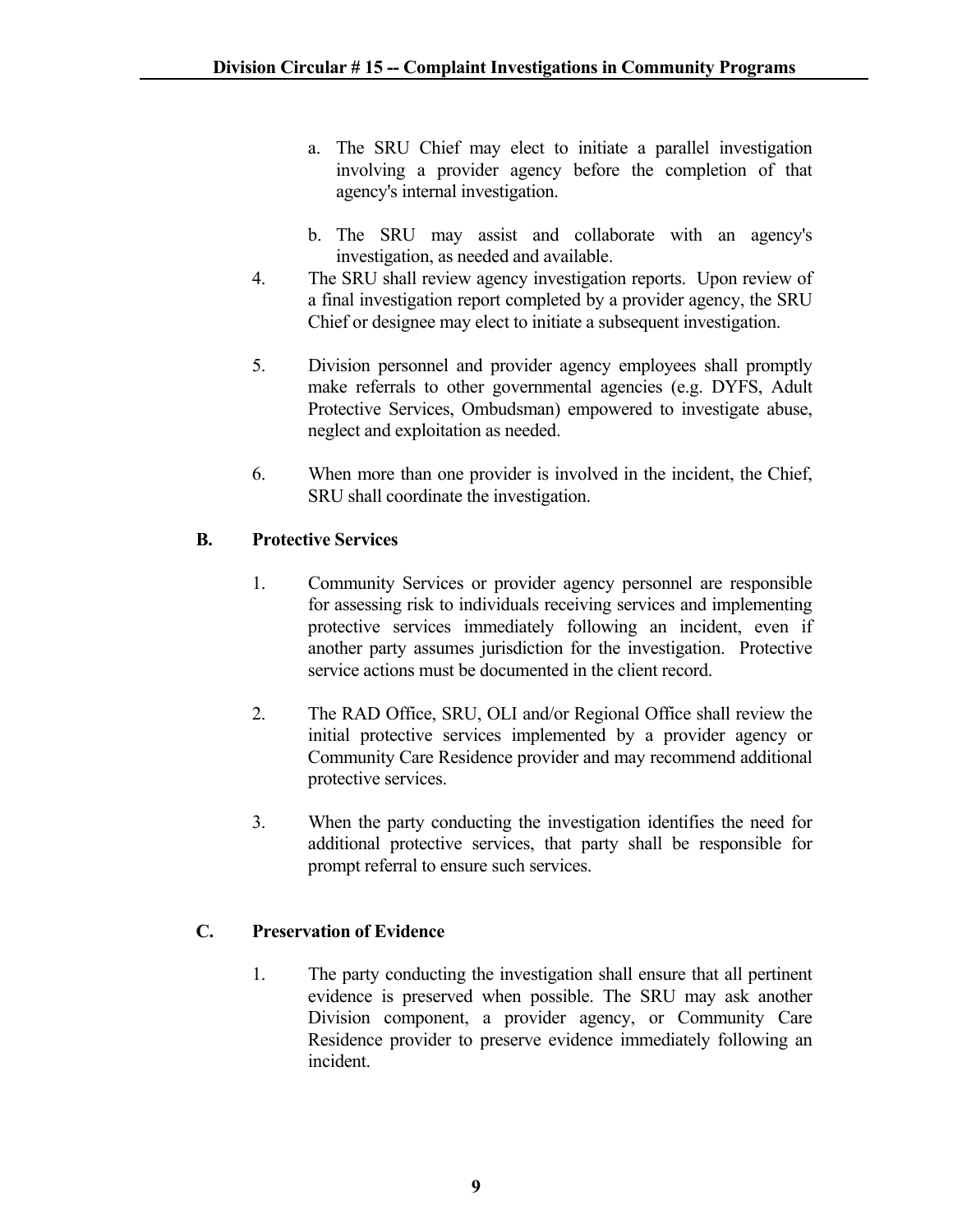2. When physical evidence is secured, the party securing the evidence shall be responsible for it and shall provide documentation if the evidence has been altered.

# **D. Notification of Investigations**

- 1. The party conducting the investigation (e.g. SRU or the provider agency) shall notify appropriate Division components that an investigation has been initiated.
- 2. The party conducting the investigation shall notify legal guardians of individuals who are alleged or suspected victims of abuse, neglect or exploitation that an investigation has been initiated.
- 3. The decision to notify an alleged or suspected perpetrator that an investigation has been initiated shall be made on a discretionary basis.
- 4. The party conducting the investigation shall notify all other appropriate individuals or agencies that an investigation has been initiated.
- 5. When the SRU initiates an investigation, the SRU shall notify the licensed and/or contracted provider involved.
- 6. When providing written or verbal notification of an investigation, the general nature of an allegation shall be disclosed. The source of an allegation shall not be divulged.
- 7. An investigation conducted by the SRU may commence prior to notification of the parties involved when the Division has information that an immediate response is necessary to protect individuals or to secure and preserve evidence.
- 8. In the event that the scope of an investigation is expanded to include a review of systemic issues, the appropriate provider agency administrators and/or Board of Directors shall be notified in writing except in the limited circumstances where such notification may compromise the integrity of the investigation. There may also be instances when a systemic issue is recognized after the fieldwork is completed and the evidence analyzed. In these instances, the provider agency shall be notified in writing of the systemic issue as soon as possible.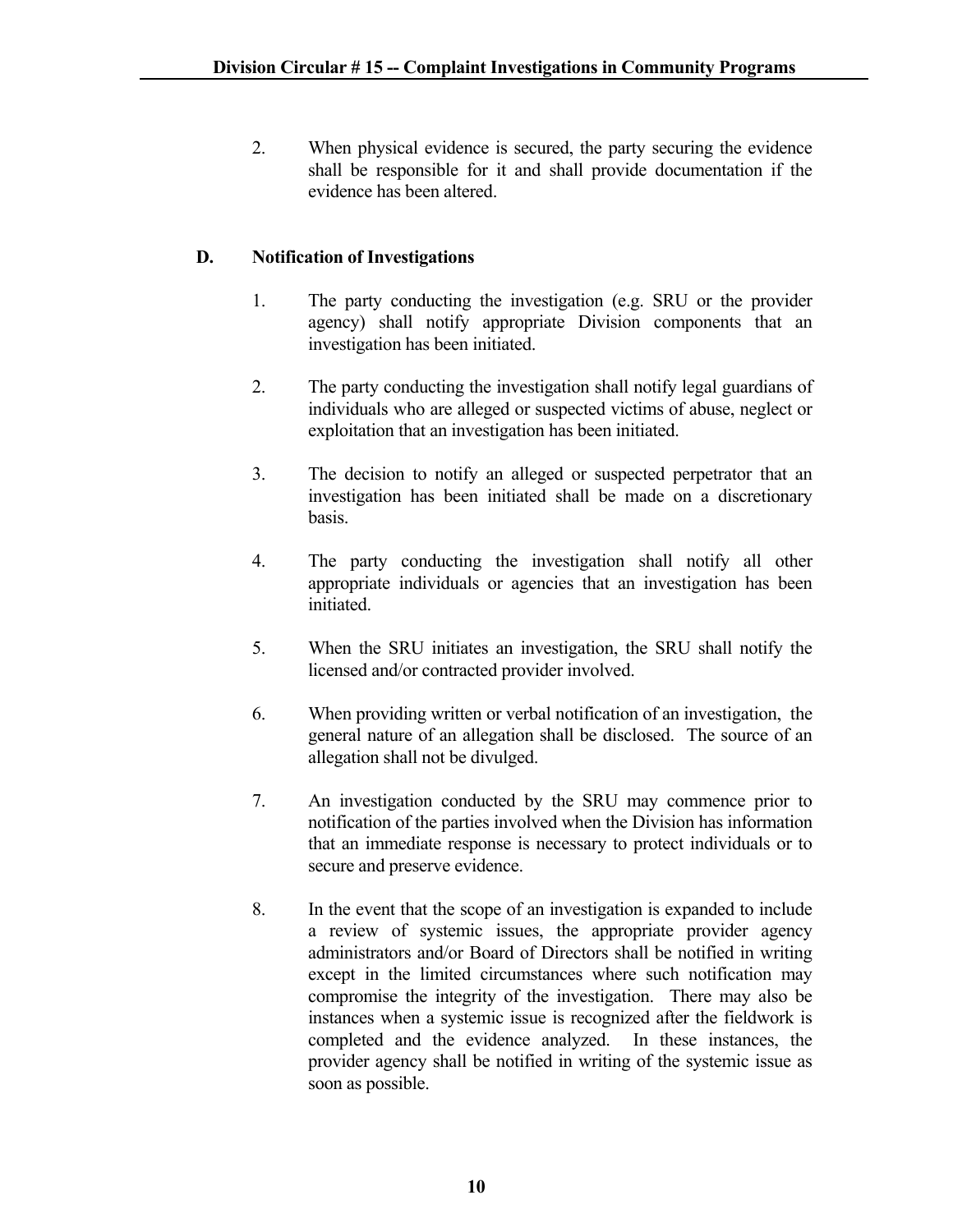# **E. Conducting Investigations**

- 1. An investigation shall typically include but is not limited to obtaining medical evaluation(s), as necessary; taking photographs of injuries; securing, reviewing and analyzing evidence such as records, receipts, reports, and relevant objects; inspection of all relevant sites; interviews with anyone who may provide information relevant to the case; and the collection of written statements.
- 2. The identity of individuals who provide information and wish to remain anonymous shall be protected to the extent possible.
- 3. The SRU shall advise a provider of services of any necessary corrective action identified during the course of an investigation. Likewise, a provider agency shall advise the Division of any corrective action implemented during the provider agency's internal investigation.
- 4. The SRU Chief may expand the scope of an investigation in order to investigate additional reports or suspicions of abuse, neglect or exploitation
- 5. When systemic issues involving a provider agency are identified during the course of a Division investigation, review, or collaboration, the issues shall be referred to the RAD, Regional Office, OLI and/or provider agency for follow-up. All other appropriate Division components shall be notified of such referrals.
- 6. Information that is confusing or contradictory shall be reconciled to the extent possible in order to reach a definitive conclusion.
- 7. The party conducting the investigation shall report any additional incidents that emerge during the course of an investigation in accordance with Division Circular #14.

# **F. Investigative Interviews**

1. Division personnel, provider agency employees and Community Care Residence providers are required to cooperate with the scheduling and conducting of investigative interviews. Individuals providing information may be required to participate in more than one interview.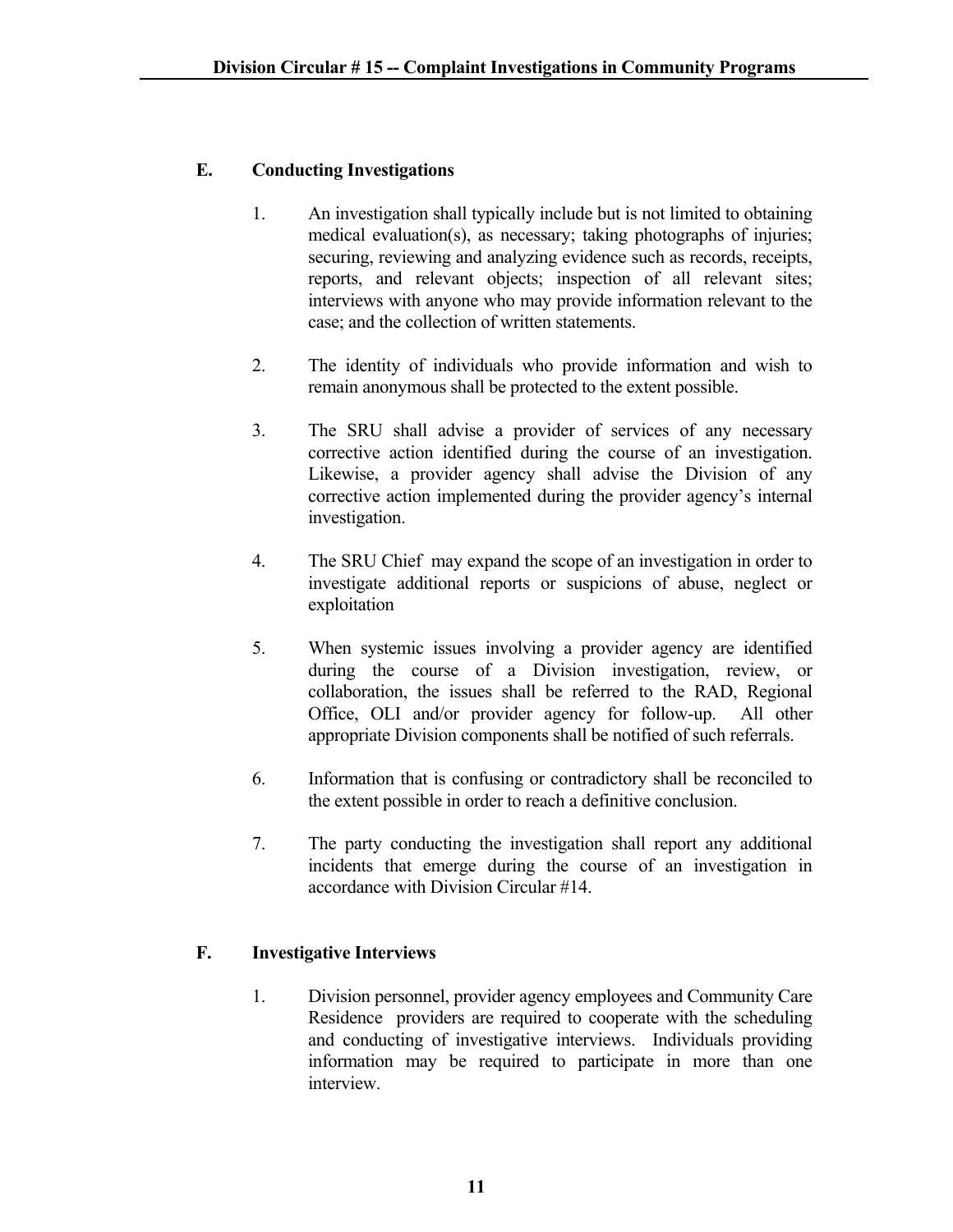- 2. Interviews may be conducted with any individual who may provide information relevant to the investigation, including but not limited to individuals receiving services, provider agency employees, Community Care Residence providers, Division personnel, legal guardians, family members, school personnel, and medical service providers.
- 3. Site selection and scheduling of interviews will be arranged by the investigator and the interviewee in a manner that does not compromise the integrity of the interview or impede the investigation.
- 4. In most cases, only the investigator(s) and the interviewee shall attend an interview. However, a union representative or attorney representing the interviewee may attend an interview upon the interviewee's request as long as his/her attendance does not unreasonably delay the interview or impede the investigation. Other individuals may attend an interview at the discretion of the investigating party.
- 5. A legal guardian shall be permitted to attend the investigative interview of the person they represent as long as his/her attendance does not unreasonably delay the interview or impede the investigation.
- 6. The legal guardian of an individual receiving services shall be notified of a pending interview when the individual receiving services is the alleged perpetrator. The legal guardian's participation in the interview may not unreasonably delay the interview or impede the investigation.
- 7. Alleged or suspected perpetrators and their union representatives and attorneys shall be advised of the allegation(s) in question prior to the completion of the interview.
- 8. All individuals who attend investigative interviews shall be advised of the confidentiality of information regarding individuals receiving services in accordance with N.J.S.A. 30:4-24.3 and as defined in N.J.A.C. 10:41-2 (Division Circular #30).

# **G. Investigation Reports**

1. Staff assigned to conduct an investigation shall develop a report.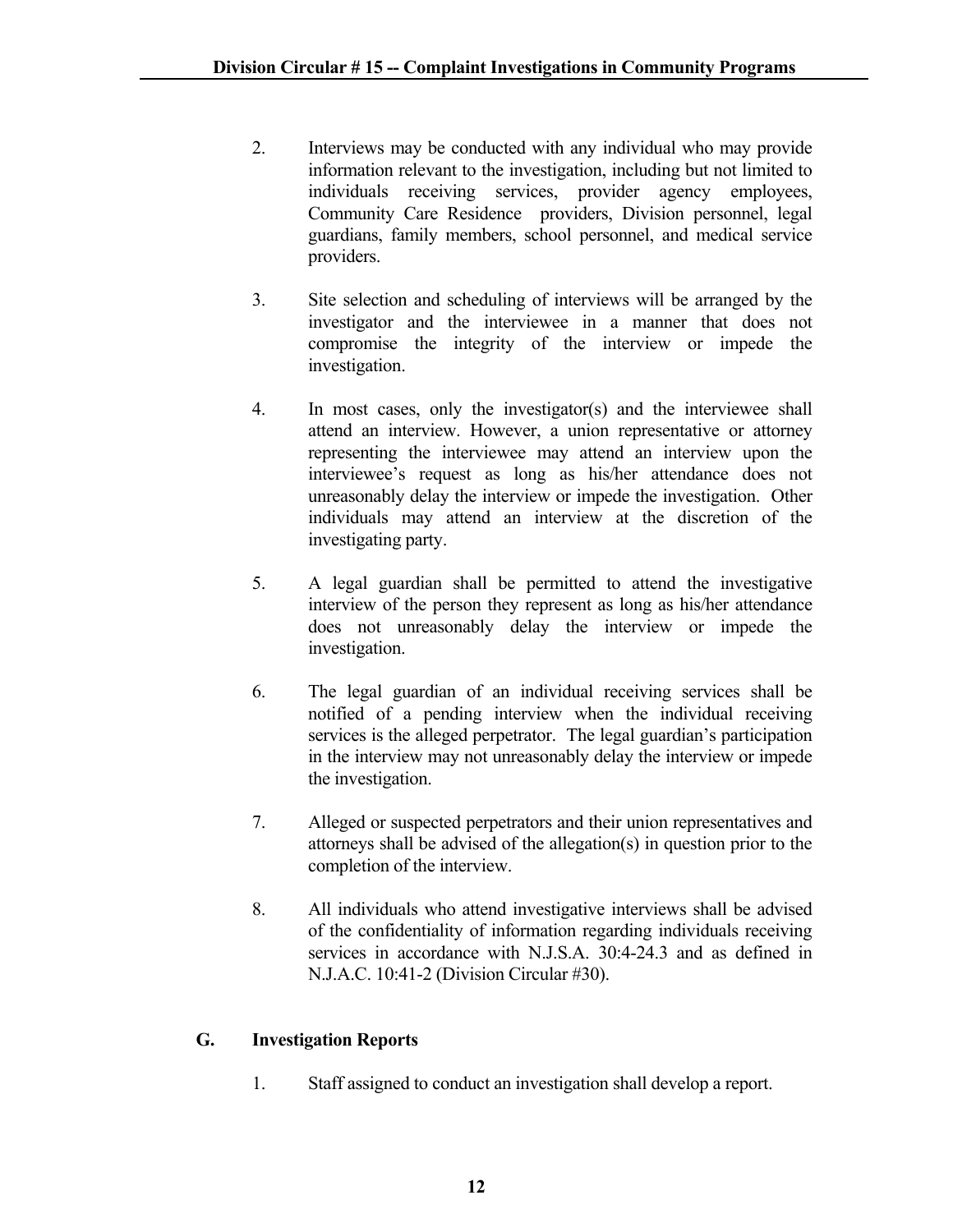- 2. An investigation report shall include but is not limited to the following elements:
	- a. Identifying information (such as alleged victim, alleged perpetrator, provider, residence, legal guardians, and community services personnel)
	- b. Description of the allegation (of abuse, neglect or exploitation) or suspicion (such as an unexplained injury or property loss)
	- c. Findings (a review of the evidence, such as summary of witness statements, a list of pertinent documentation, a description of physical evidence, and an analysis of contributing factors)
	- d. Conclusions (as described in V.A. of this circular)
	- e. Recommendations (such as for corrective action)
	- f. Attachments (such as written statements, medical reports, or log entries, as needed)
- 3. The standard of preponderance of evidence shall be used to determine whether an allegation is substantiated.
- 4. An Investigation Report shall not include an in-depth presentation of systemic or operational issues revealed during the investigation of abuse, neglect or exploitation. Provider agency or Division systemic issues shall be addressed in separate reports, as needed and forwarded to the appropriate Division component(s) and provider agency.

# **H. Dissemination & Review of the Results of Investigations**

- 1. When a provider agency conducts an investigation, it shall submit a written report to the SRU and the respective Community Services Regional Office that includes the elements of an investigation report as described in Section G. of this circular. Most importantly, the report must indicate a specific conclusion, action taken, the author of the report with his/her signature, and the date that the report was signed.
	- a. The SRU shall be responsible for reviewing all investigations conducted by provider agencies to determine if further action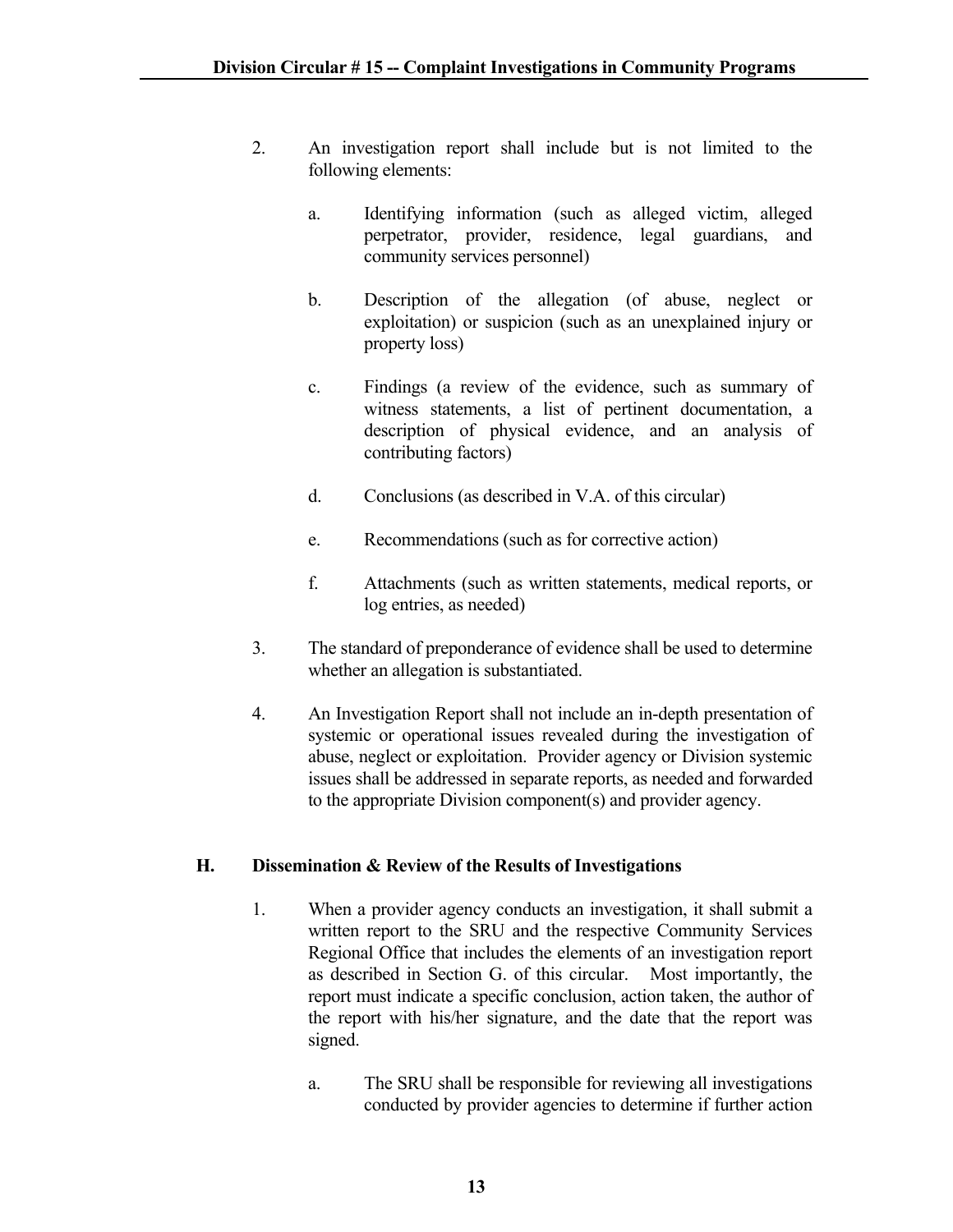is necessary. Supporting documents shall be made available to the SRU upon request.

- b. The SRU will notify a provider agency when the SRU concurs with the conclusion of that agency's investigation.
- c. The SRU may disagree with the final conclusion of a provider agency's investigation. If, after further discussion, investigation and review, agreement cannot be reached, the SRU may document a different conclusion. Provider agencies will be notified of such actions by the SRU and advised of the reasons a different conclusion was reached.
- 2. When the SRU conducts an investigation, the results shall be disseminated as follows:
	- a. The SRU investigator shall complete a Follow-Up Report documenting the results of the SRU investigation.
	- b. The SRU shall forward an investigation report to OLI and the Regional Office when abuse, neglect or exploitation has been substantiated.
	- c. Written correspondence containing the conclusions and recommendations resulting from an investigation will be provided to the appropriate provider agency and/or Community Care Residence provider.
	- d. The Deputy Director shall receive an executive summary of an investigation when determined necessary by the SRU Chief.
	- e. Division components, provider agencies and Community Care Residence providers shall receive notification of referrals to investigative or regulatory agencies outside of the Division when such notification will not impede or interfere with the investigation process.
	- f. Division investigation reports concerning a provider agency may be obtained by that agency through an attorney issued subpoena.
	- g. Division investigation reports shall only be released to other interested parties in accordance with N.J.S.A. 30:4-24.3 upon written request and administrative approval.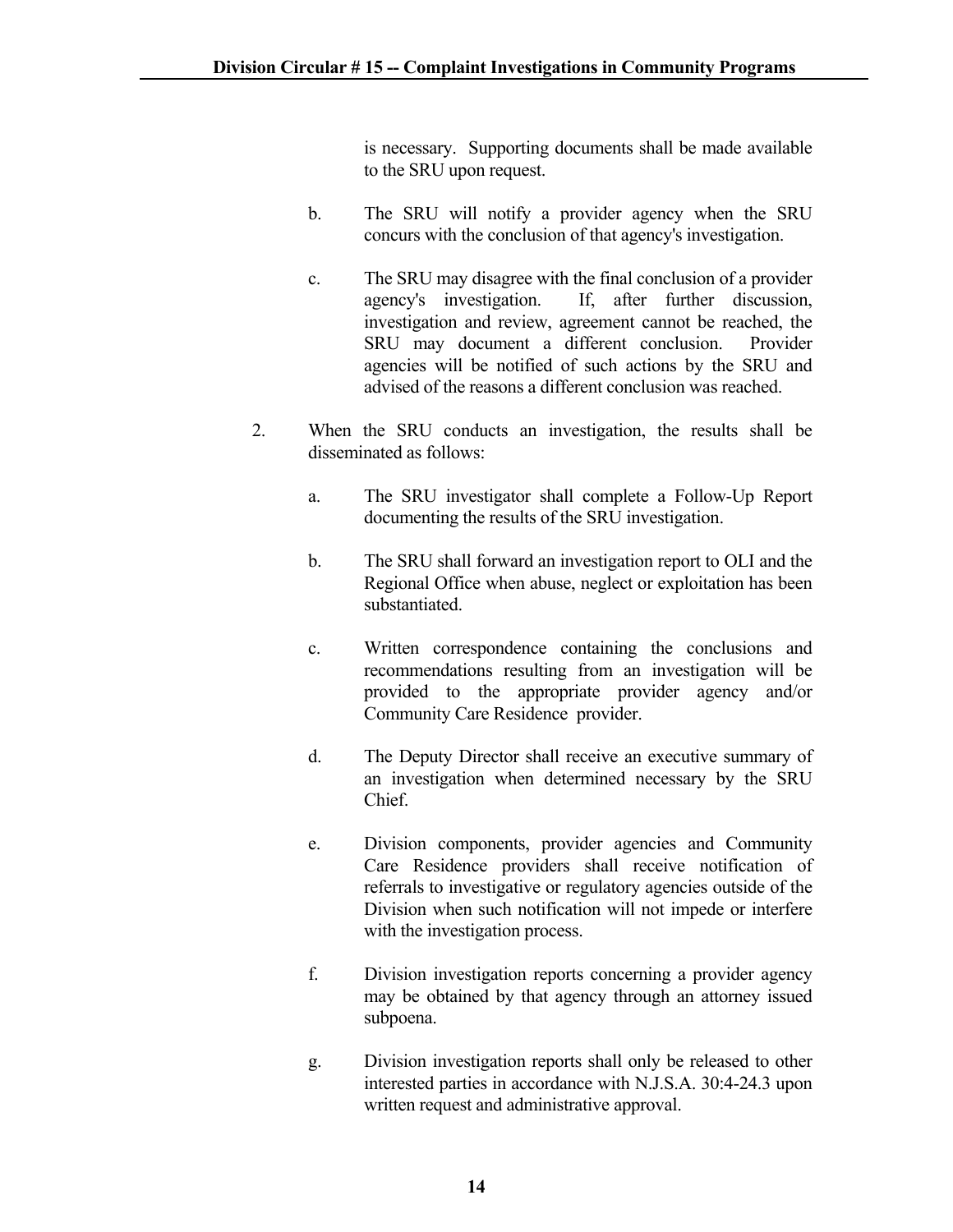- 3. The investigating party, whether a provider agency or the SRU, shall provide a written summary of the conclusions of the investigation to legal guardians of individuals receiving services who are substantiated or alleged victims of abuse, neglect or exploitation of investigative results. The provider agency shall not send the written summary of the conclusions to the legal guardian until the SRU has reviewed and approved their investigation.
- 4. Investigative results shall be communicated to individuals receiving services who are substantiated or alleged victims of abuse, neglect or exploitation and who have been assessed as able to act as their own guardians. The SRU, the provider agency, or the Regional Office can carry out this notification. The manner in which these results are communicated is discretionary.
- 5. The decision to inform complainants of the conclusions of an investigation shall be made on a discretionary basis.
- 6. Any investigative document (including but not limited to reports, summaries, and systemic findings) and all information gathered during an investigation shall be confidential and maintained as agency records according to N.J.A.C. 10:41-2 (Division Circular #30) and as defined in Section IV "Policies" of this circular. These documents shall not be disclosed to the public or to the press either directly or as part of any otherwise public record. Steps shall be taken to limit access to investigative documents solely to personnel who require the information for administrative purposes, service provision, and/or to implement corrective action. Investigative documents shall be maintained separately from the client record.

# **I. Corrective Action & Other Follow-Up**

- 1. Following an SRU investigation involving a Community Care Residence provider:
	- a. The SRU will notify the Community Care Residence provider/alleged perpetrator, in writing, of recommendations made for corrective action and/or further review.
	- b. The SRU will refer such recommendations regarding Community Care Residence providers to OLI and/or the Regional Office as needed and appropriate.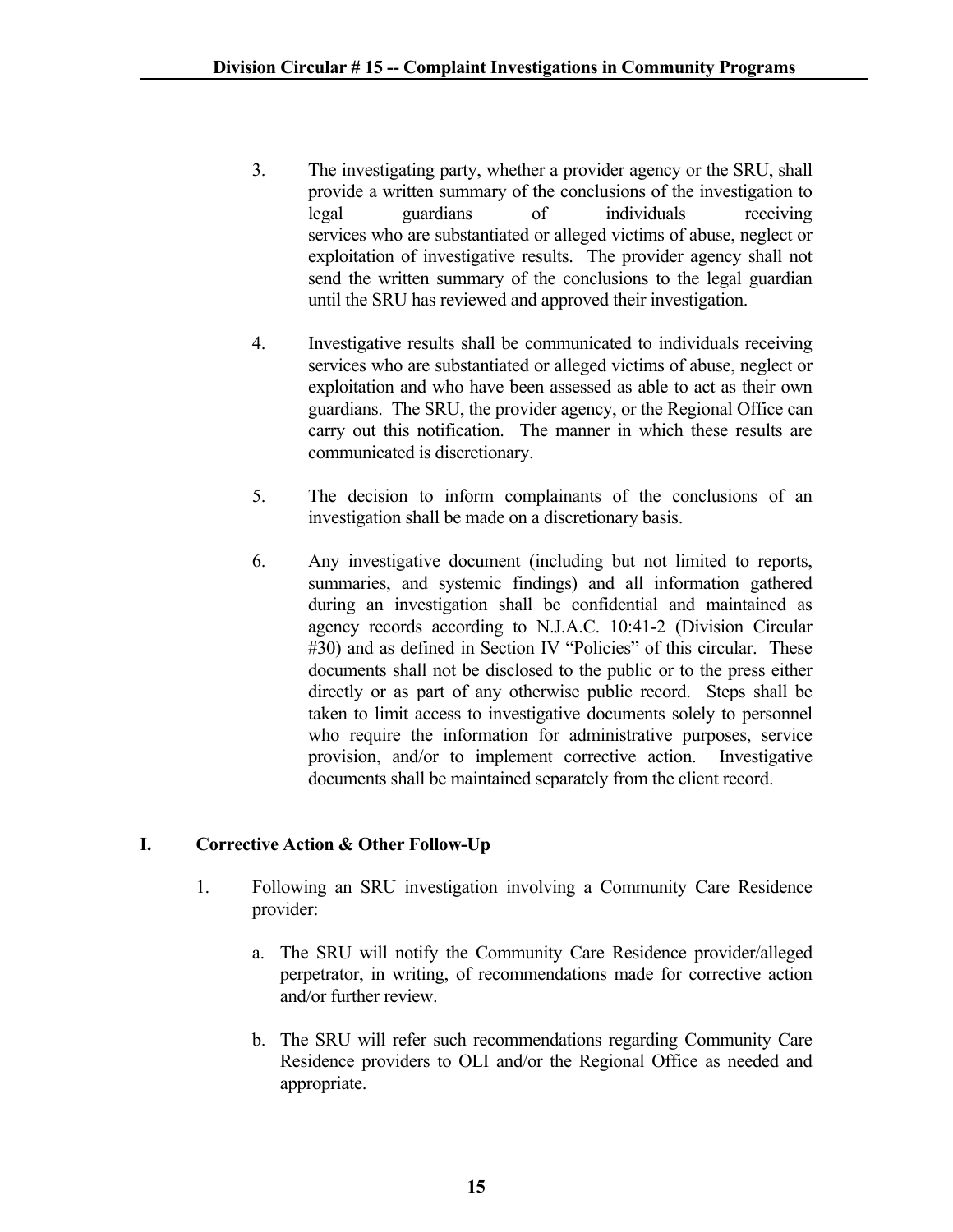- c. OLI shall ensure that licensing sanctions are implemented regarding Community Care Residence providers as needed and appropriate. The Regional Office and/or OLI shall ensure that all other corrective actions are implemented as needed and appropriate
- 2. Following an SRU investigation or review involving a provider agency:
	- a. The SRU will notify the provider agency in writing of its investigation findings and conclusions and any related concerns.
	- b. The SRU will provide to Developmental Disabilities Licensing, DDD- Office of Quality Improvement, and applicable DDD Regional Administrator a copy of its investigation report and associated letters.
	- c. The provider agency shall forward a copy of Plan Correction to the Office of Quality Improvement and to the applicable Regional Administrator.
	- d. The Office of Quality Improvement shall inform the applicable Regional Administrator of which SRU completed investigations it is following up on.
	- e. The Office of Quality Improvement shall assess the provider agency's response to the SRU Investigation and refer its findings to Developmental Disabilities licensing and the Office of Contracting if additional follow up is warranted.
	- f. The Office of Quality Improvement shall review all cases that are closed, substantiated, by the Critical Incident Management Unit and determine the need for further follow up with provider agencies.
	- g. The Office of Quality Improvement shall elicit additional information from agencies on cases closed, substantiated, under CIMU jurisdiction to confirm appropriate follow up actions have been taken.
	- h. The Office of Quality Improvement shall inform the applicable Regional Administrator of which CIMU closed cases it is following up on.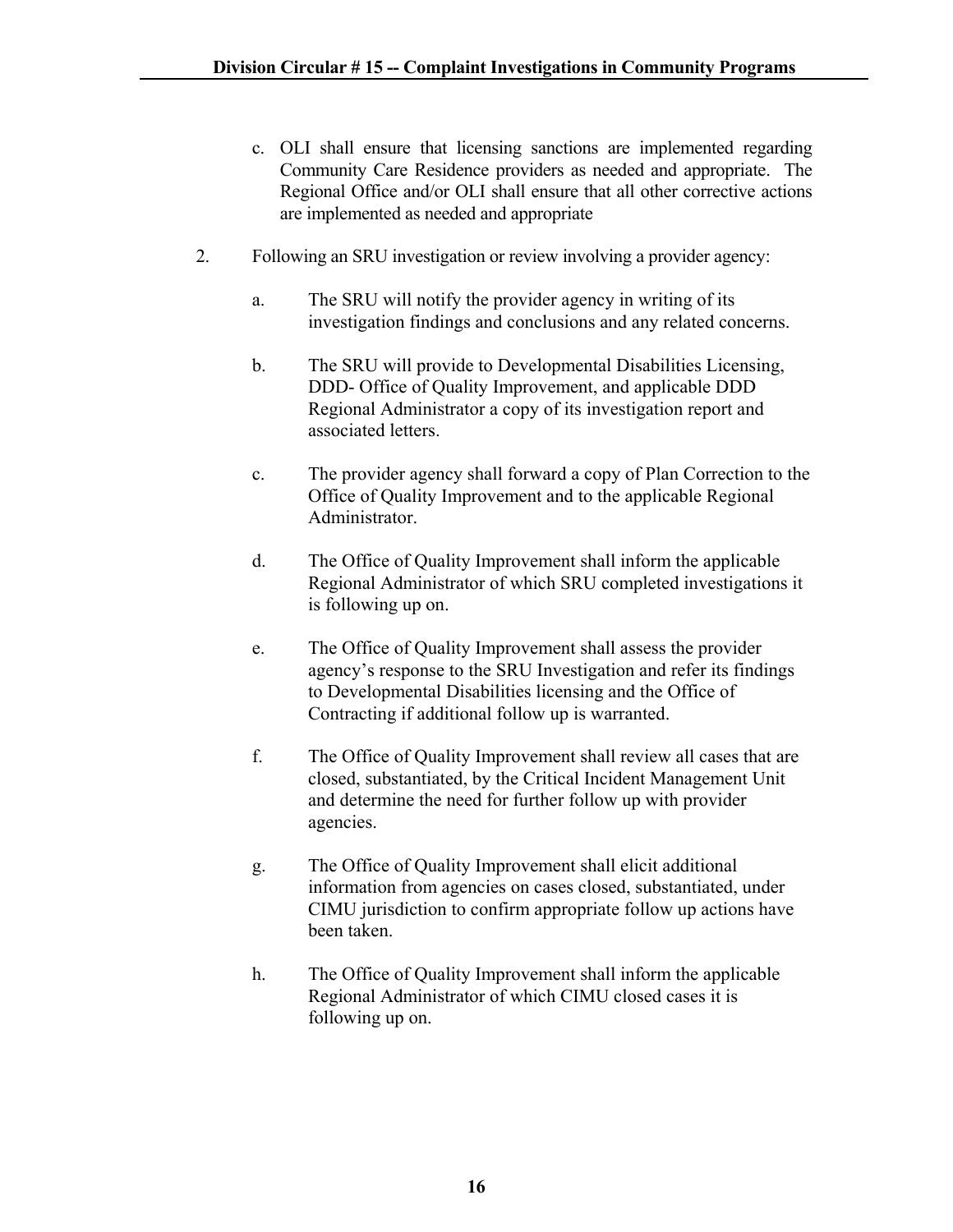3. Following an SRU investigation or review, concerns regarding a Division component shall be conveyed to the appropriate Division administrator and/or the Deputy Director as deemed necessary by the SRU Chief.

# **J. Closing Unusual Incidents**

- 1. When the SRU assumes responsibility for investigating, reviewing or monitoring an incident involving an allegation of abuse, neglect or exploitation, the SRU shall close that incident using the Departmental Incident Follow-Up Report.
- 2. All other incidents that do not fall under the purview of the SRU shall be closed by the applicable Division component using the Departmental Incident Follow-Up Report.
- 3. The party conducting the investigation shall consider new evidence. When the evidence gives rise to new issues or calls into question the prior conclusions, the investigation may be reopened. The results of the initial investigation may be revised or supplemented if appropriate.
- 4. All formal responses to investigative results shall become part of the permanent record, in accordance with N.J.A.C. 10:41-2 (Division Circular #30). All parties who received the original report shall receive a copy of any formal response.
- 5. When a referral is made to an authority outside of the Division, as set forth in section VI.A. of this circular, the referring party shall request a written response to the referral.

### **K. Reporting Incidents to Law Enforcement Agencies**

1. All parties licensed by or under contract with the Division or employed by the Division have a responsibility to report incidents of a potential criminal nature to law enforcement authorities. The guidelines below are intended to assist provider agency employees, Community Care Residence providers, and Division personnel in making judgements regarding when to report such incidents to the police. The decisions to report a potential crime to law enforcement authorities can occur before, during or after an investigation. However, there must not be undue delay in making such a report. *NOTE: These guidelines are not intended to serve as a substitute for the requirements to report crimes under New Jersey Statute.*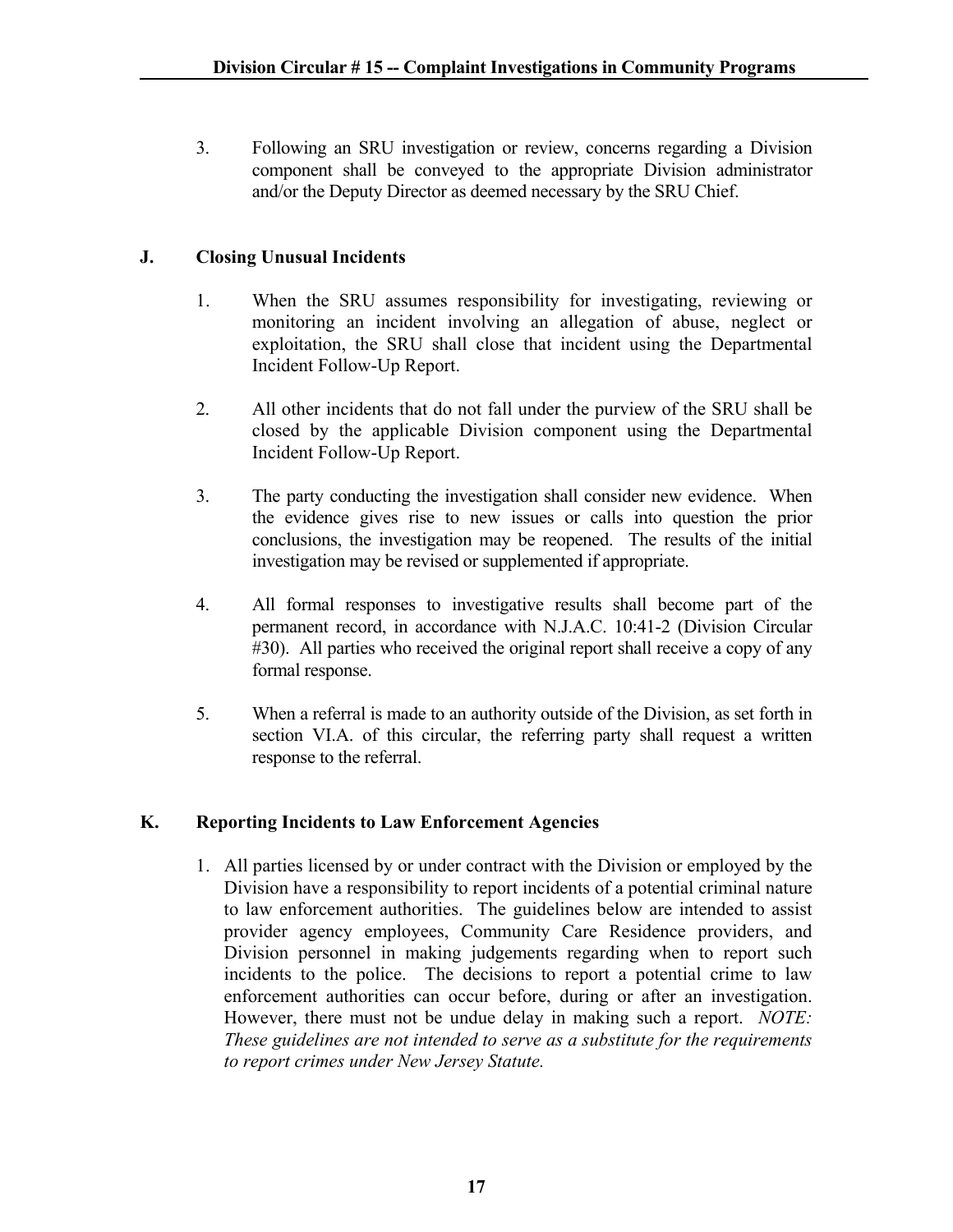- 2. The following incident types, depending on the circumstances, include those that may involve potential crimes:
	- Unexpected, sudden or unusual deaths.
	- Sexual abuse
	- Physical abuse
	- Neglect
	- Exploitation
	- Unexplained losses of money or property
	- Unexplained injuries
	- Illegal Contraband
- 3. The following are some of the criminal statutes (N.J. Criminal Code) that can be applied by law enforcement authorities to crimes committed by caregivers against adults with developmental disabilities that correspond to categories of abuse, neglect and exploitation:
	- 2C:12-1a Simple assault
	- 2C:12-1b Aggravated assault
	- 2C:12-2 Recklessly endangering another person
	- 2C:12-3 Terroristic Threats
	- 2C:14-2 Sexual Assault
	- 2C:14-3 Criminal Sexual Contact
	- $\bullet$  2C:14-4 Lewdness
	- $\bullet$  2C:20 et. seq. Theft
	- 2C:24-7 Endangering the welfare of an incompetent person
	- 2C:24-8 Abandonment, neglect of elderly person, disabled adult
	- 2C:44-3 Hate/Bias Crimes (penalty enhancement)
- 4. In accordance with N.J.S.A. 52:17B-89 (Report of death; violation), any person who may become aware of any death by criminal violence or by accident or suicide or in any suspicious or unusual manner, shall report such death to the office of county medical examiner, the office of State Medical Examiner, or to the police department of the municipality in which such person died. Any person who shall willfully neglect or refuse to report such death, or who, without an order from the office of county medical examiner or the office of State Medical Examiner, shall willfully touch, remove or disturb the body of any such person, or touch, remove or disturb the clothing upon or near such body, is a disorderly person. (L.1967, c. 234, s. 12, eff. Jan. 1, 1968.).
- 5. The following incident types must be reported to local law enforcement authorities immediately by provider agencies, Community Care Residence providers, and Division employees: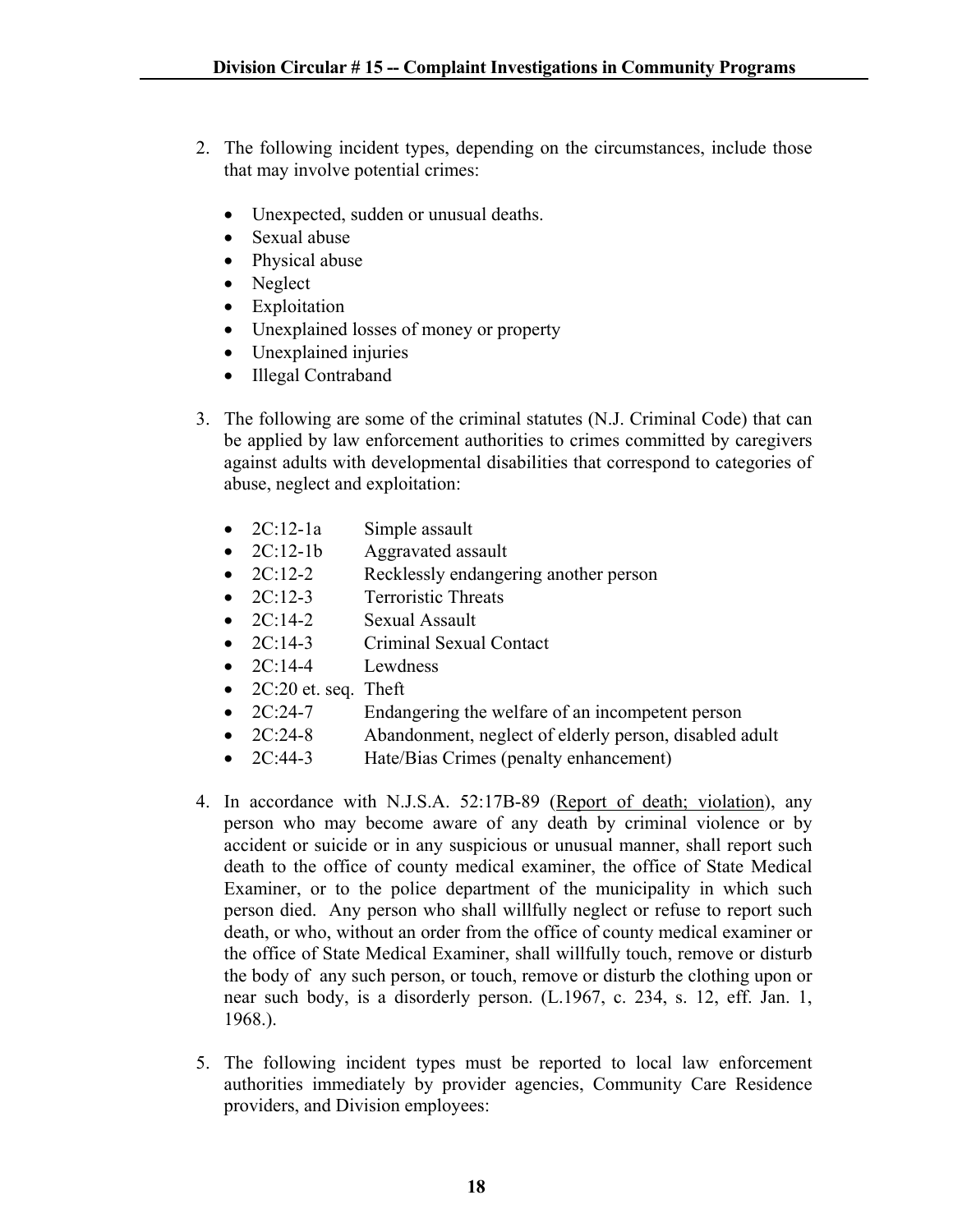- a. **Unexpected, unusual or sudden deaths** in accordance with N.J.S.A. 52:17B-89 as described in subsection VI., K., 4. of this circular.
- b. **Sexual abuse** of an individual receiving services by a caregiver/employee when there is corroborating or credible evidence that the act may have occurred. A credible allegation or an unexplained injury consistent with possible sexual abuse/assault is enough to make a report to law enforcement immediately. Sexual acts between a caregiver/employee and individual receiving services are not to be considered consensual. Both sexual contact and sexual penetration are crimes (refer to the Definitions section of this circular).
- c. **Physical abuse or neglect** of an individual receiving services by an employee/caregiver when there is an injury consistent with abuse or neglect and corroborating or credible evidence that the act may have occurred. A credible allegation and the presence of an injury consistent with abuse or neglect are enough to make a report to law enforcement. Injuries consistent with abuse and neglect include (but are not limited to) the following:
	- bodily injuries resulting in gastrointestinal symptoms or genitourinary symptoms
	- bruises or burns on the genital area.
	- bruising in distinct shapes
	- choking injury leaving marks
	- cigarette burns
	- extensive burns
	- fractures of the skull, long bones, ribs, spine, or pelvis
	- head injuries, such as concussion
	- injuries causing large or multiple hematomas
	- injuries or medical conditions requiring hospitalization
	- injuries to the eye
	- malnutrition/dehydration/unexplained excessive weight loss
	- missing teeth
	- puncture wounds
	- significant overdose/underdose of prescribed medication
	- suspicious scars
	- visible or bleeding wounds to the mouth
	- welts
	- wounds requiring extensive suturing
- d. **Financial exploitation** of an individual receiving services by an employee/caregiver when the person suspected or accused admits taking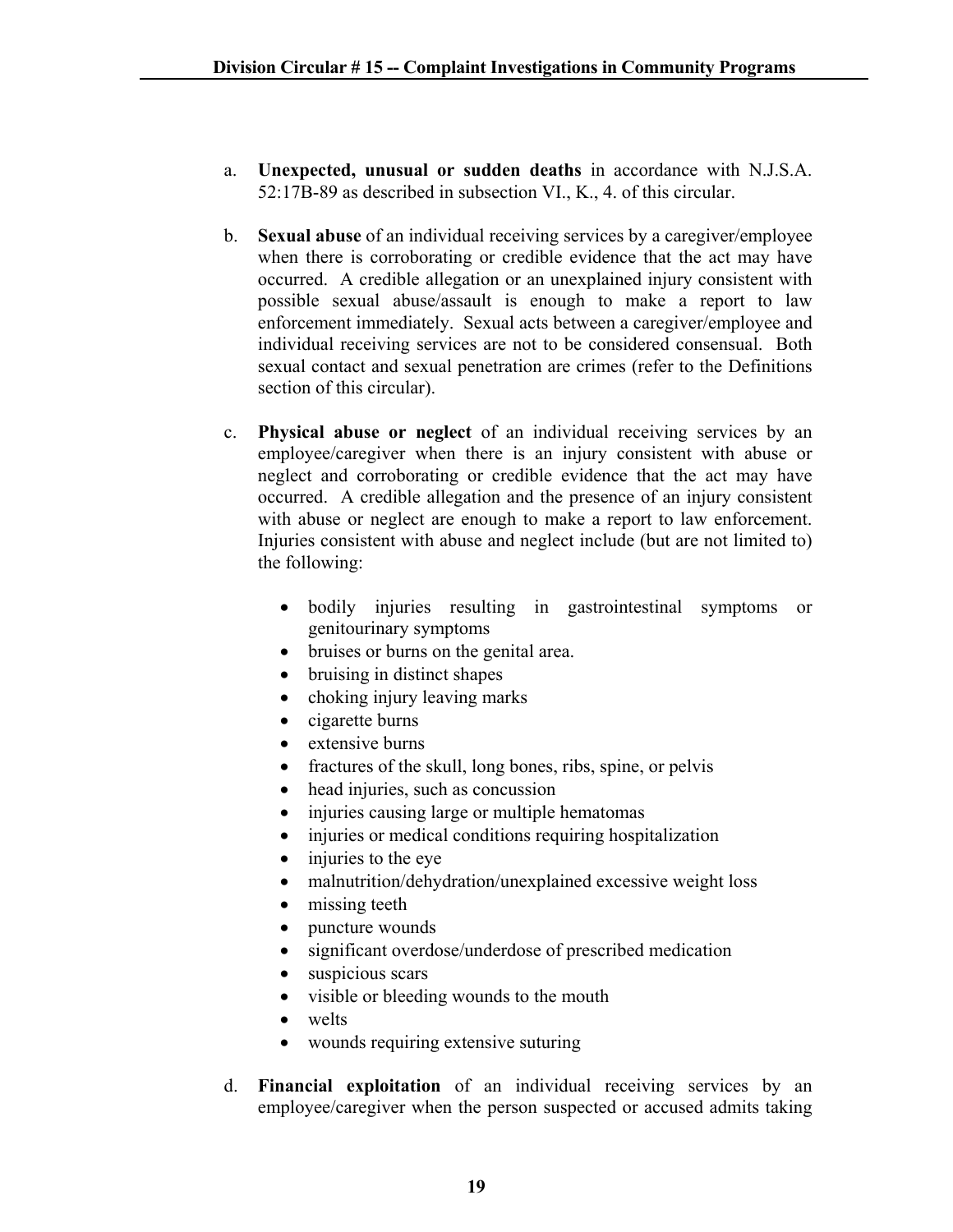money or property from an individual for his/her own use; when money or property belonging to an individual is missing and the employee/caregiver responsible has suddenly resigned or abandoned their position; and in any other case when it is immediately clear that an individual has had their money/property stolen or improperly used by an employee/caregiver. Losses of money or property valued at \$100 or more must be reported. This category also includes large-scale fraud committed against a group of individual receiving services. *NOTE: This category excludes conflicts between individuals receiving services and representative payees of benefits.*

- e. **Illegal contraband** discovered in any residence or program licensed by or under contract with the Division and suspected to belong to an employee/caregiver. This includes (but is not limited to) illegal drugs and unregistered firearms.
- f. **Child abuse** -- credible allegations or suspicions that an individual receiving services has sexually assaulted a child (minor), has had sexual contact with a child, or has physically assaulted a child.
- g. **Any situation in which an individual receiving services requests assistance to contact the police** unless there is no doubt that the individual is fabricating an allegation or acting-out as a result of a psychiatric disorder.
- 6. The following incident types must be reported to local law enforcement authorities if, after an initial fact-finding inquiry (not to exceed 48 hours), there is credible evidence that a criminal act may have occurred, the possibility remains that a crime may have been committed, or there is no alternative explanation for the incident, allegation or injury*. Up to forty-eight hours may be taken to conduct an initial fact-finding inquiry only when there is doubt that the incident has occurred as initially reported due to an apparent lack of supporting (corroborating) evidence:*
	- a. Allegations or suspicions of sexual abuse of an individual receiving services when there is no corroborating evidence that the act may have occurred. Determinations must be made quickly to avoid the potential loss of crucial evidence.
	- b. Allegations of physical abuse (employee/caregiver to individual receiving services) when there is no other corroborating evidence, such as an injury consistent with abuse or an eyewitness.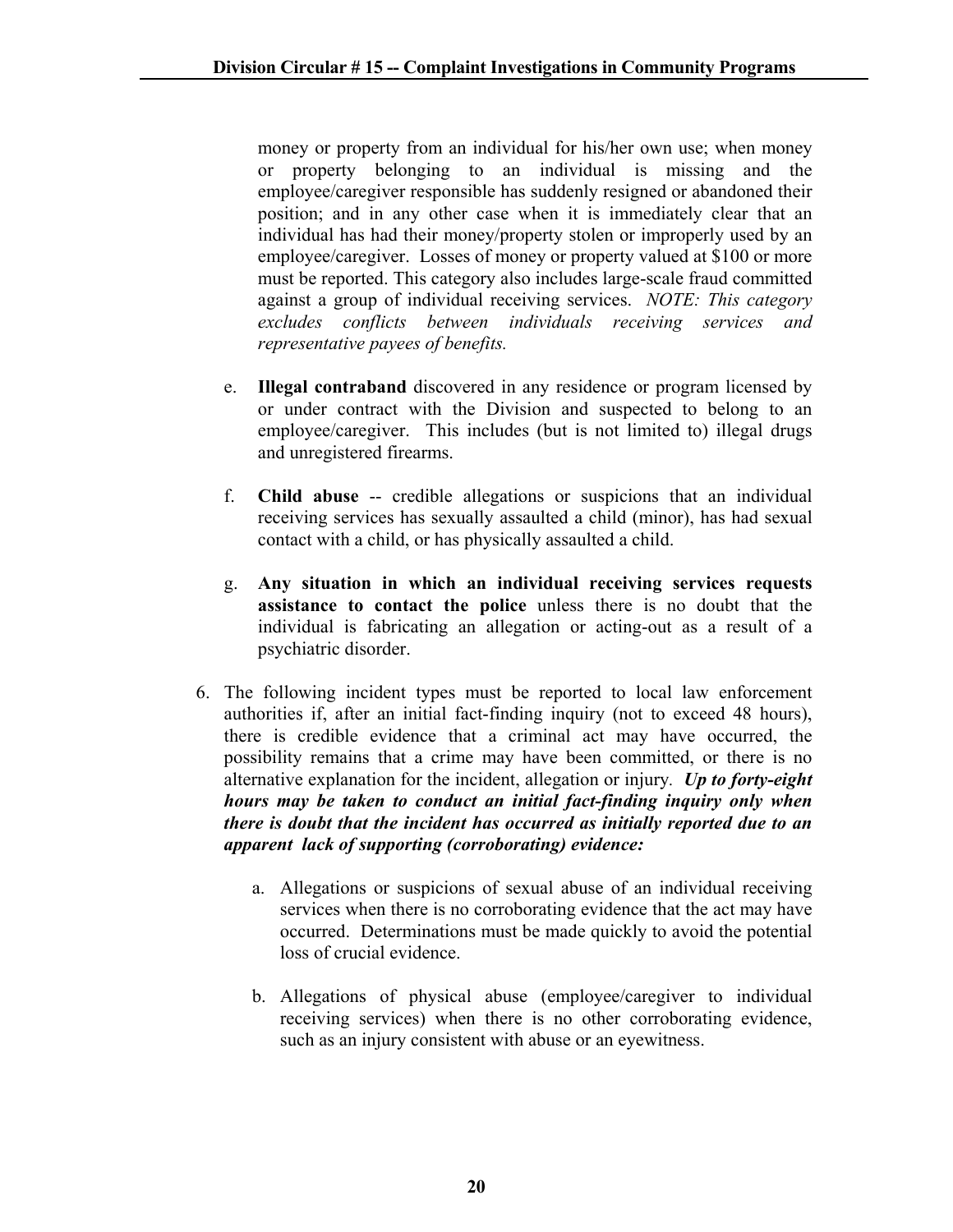- c. Unexplained injuries of a serious nature with no associated allegation. This includes (but is not limited to) the list of injuries consistent with abuse as defined in sub-section K.5.c. of this circular addendum.
- d. Allegations or suspicions of theft and/or the financial exploitation of an individual receiving services when it is possible that the money or property has simply been misplaced.
- e. Incidents of abuse, neglect or exploitation in which it is alleged or suspected that the perpetrator acted with a purpose to intimidate an individual or group of individuals because of race, color, gender, disability, religion, sexual orientation or ethnicity (Hate or Bias crimes).
- f. Unexplained missing prescription medications when there is a pattern or a substantial amount involved. This includes (but is not limited to) narcotics, stimulants, depressants, anticonvulsant and psychotropic medications.
- g. Allegations or suspicions that an individual receiving services has sexually assaulted a child, has had sexual contact with a child, or has physically assaulted a child only when there is no supporting/corroborating evidence or the initial allegation is not credible.
- h. The discovery of apparently illegal contraband in any residence or program licensed, contracted or regulated by the Division when it is possible that the owner is an individual receiving services.
- i. Allegations or suspicions of sexual assault or physical assault when both alleged perpetrator and alleged victim are individuals receiving services and the victim has been admitted to a hospital for injuries. *NOTE*: Any incident in which an individual receiving services is the alleged perpetrator should include a consideration of situational factors, such as mental/psychiatric state, level of cognitive functioning, credibility, severity of act, clinical history, etc., for both the alleged victim and perpetrator.
- j. Allegations made by an individual receiving services or legal guardian that the individual has been the victim of a crime and assistance is requested to a contact a law enforcement agency.
- k. Any other alleged or suspected criminal act involving a caregiver and/or individual receiving services.